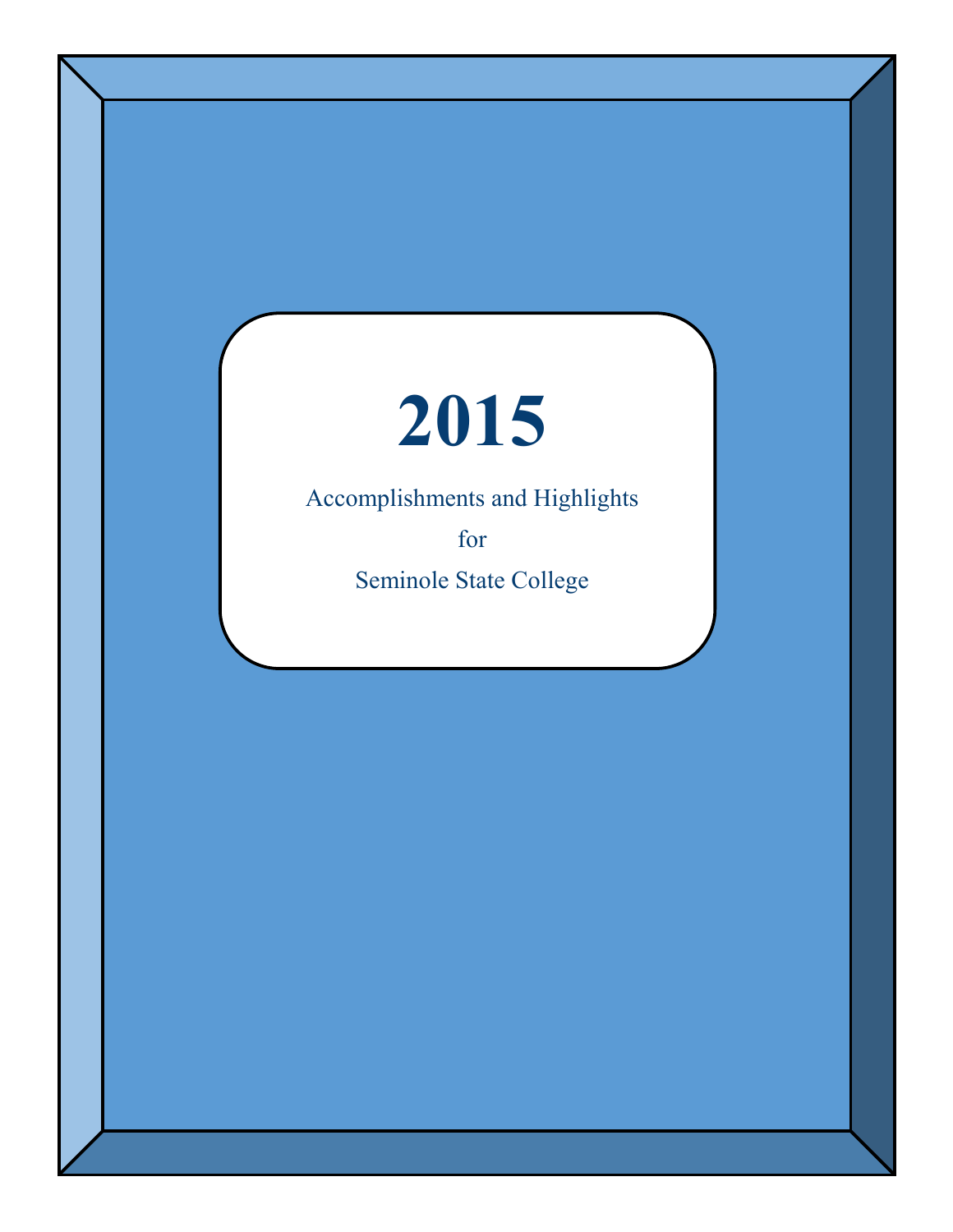### Seminole State College

**P.O. Box 351 – 2701 Boren Blvd. – Seminole, Oklahoma 74818-0351 Phone: (405) 382-9200 Fax: (405) 382-7912** 

*Office of the President* 

January 14, 2016

Dear Campus Community and Friends:

As we look to the future at the beginning of each calendar year, we traditionally review past accomplishments made at Seminole State College. The following document provides an overview of 2015.

There have been some exciting and important accomplishments made on this campus in the past year. We are particularly proud of the following:

- Received renewals of the Student Support Services and STEM grants (\$2.4 million), and the awarding of a new Title III Strengthening Institutions Grant (\$2.25 million);
- Sponsored global study programs taking students around the world and hosting international students and faculty on our campus;
- Provided an emergency location for Seminole High School to hold classes through the efforts of the SSC Educational Foundation;
- Created opportunities for cultural educational experiences and training on diversity and tolerance issues through campus organizations and grant programs;
- Kicked off the Engagement, Completion and Success Initiative a campus-wide effort focusing on retention and degree completion;
- Reorganized academic degree programs and reduced the divisions from six to five.
- Received a clean audit on business operations.

Most impressively, these accomplishments, along with the scores of others mentioned in the following pages, were done during a depressing economic climate. We have dealt with, and will continue to face, overwhelming, record cuts in our State appropriations. It is a testament to you, as Regents, our administrative team, our faculty and staff that we have maintained critical services and continued to make Seminole State College a viable institution. We have stayed focused on our mission of providing educational opportunities to our students and providing valuable resources to our surrounding communities.

I feel fortunate to work with outstanding and dedicated individuals who are committed to making a difference in the lives of others through the power of education. Thank you for your continued support, cooperation and encouragement.

With Best Wishes for a Wonderful 2016!

Sincerely,

Jim Telestants

James W. Utterback, Ph.D. President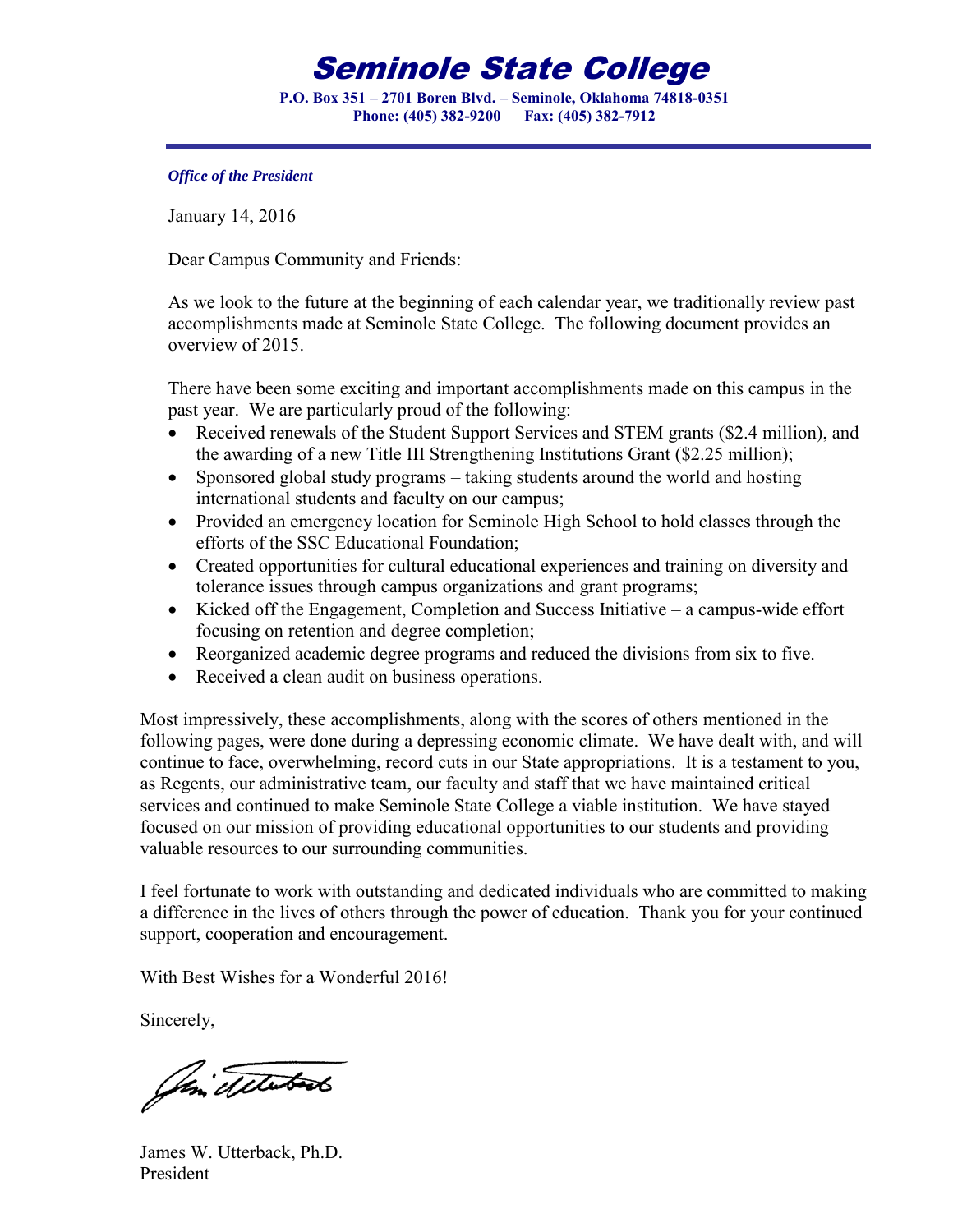January

#### **Breedlove Awarded Integris Seminole Scholarship**

Brittney Breedlove, a Seminole State College nursing student, received a \$500 Integris Seminole Medical Center Women's Volunteer Auxiliary Scholarship.

#### **SSC Supporters Attend Regional Higher Education Legislative Briefing**

Supporters of Seminole State College were guests at the Southeast Oklahoma Legislative Briefing hosted by the Oklahoma State Regents for Higher Education. Dr. Glen D. Johnson, Chancellor of the Oklahoma State System of Higher Education, met with the group of area legislators and friends of higher education to discuss the importance of higher education in improving the economy and business climate of the state.

#### **MLK Day Observance**

Members of the Seminole State College President's Leadership Class observed Martin Luther King Day by going to see the movie "Selma" about the Civil Rights leader's effort to gain voting rights in the South in the 1960s. SSC's Native American Serving Non-tribal Institutions Program also hosted an exhibit entitled "The Road to the Promised Land: Dr. Martin Luther King Jr. and the Civil Rights Movement."



#### **Students Visit with Lt. Governor**

Several members of the Seminole State College President's Leadership Class visited with Oklahoma State Lieutenant Governor Todd Lamb during his visit to Seminole in January. The Lt. Gov. spoke to the Seminole Lions Club and guests from the community at a luncheon at SSC as part of his effort to visit all 77 counties in Oklahoma in 77 days.

#### **Guthrie Elected Vice President of Black Nurses Association**

Simone Guthrie, assistant nursing professor and alumna of Seminole State College, was elected Vice President of the Oklahoma City Black Nurses Association, an organization focused on supporting the health care needs of the African American community.

#### **Professor Isaacs' Book** *Deep August* **Published**

Seminole State College Professor of English and Assistant Division Chair Jessica Isaacs had her book, *Deep August*, published and released for purchase. Isaacs' book, an eclectic collection of poetry, has an Oklahoma flavor with a broad range of emotions and experiences.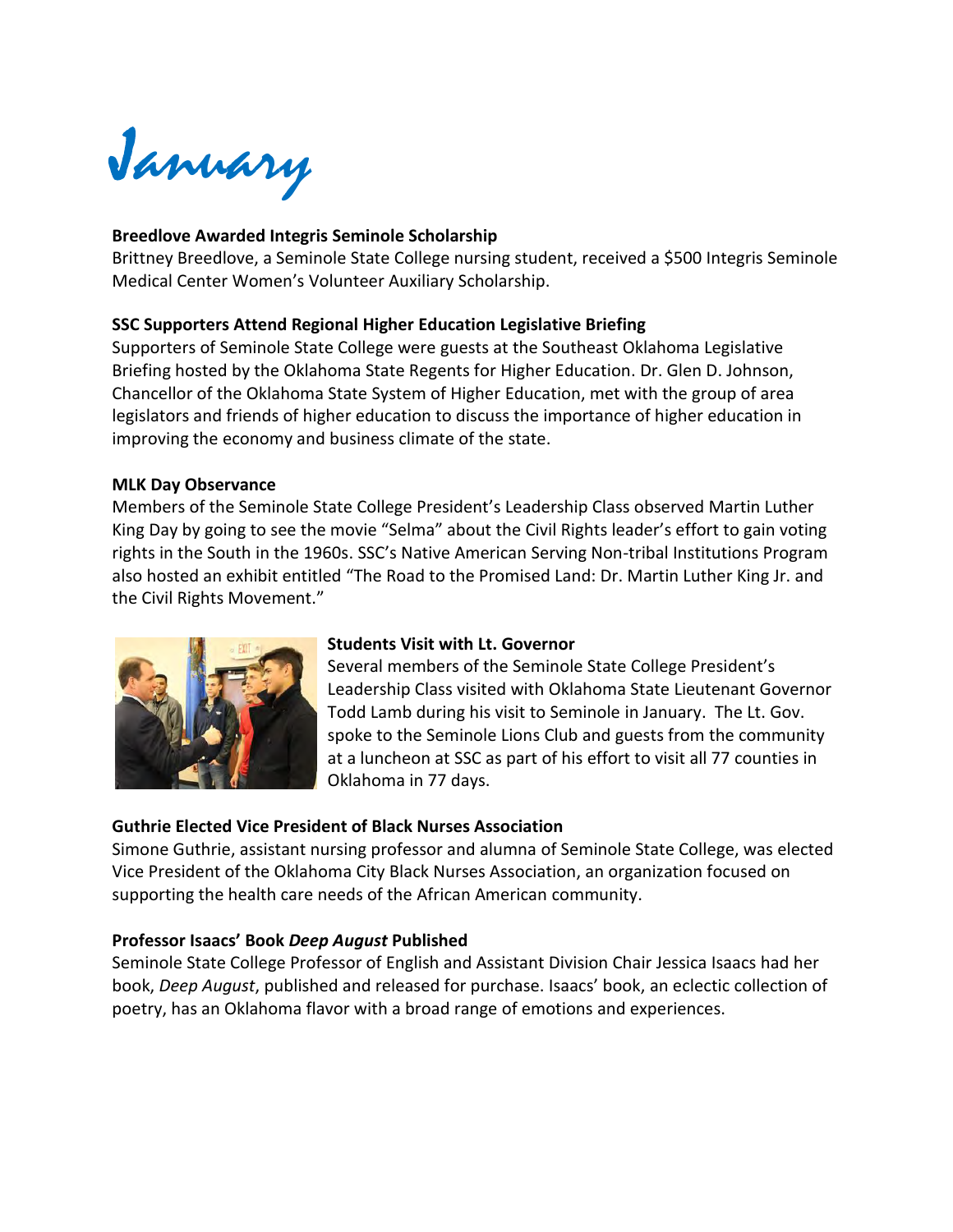February

#### **Clapper and Isaacs Selected to Present at National Conference**

Two Seminole State College professors presented at the 39th Annual National Association for Developmental Education Conference in Greenville, South Carolina. Rayshell Clapper, Associate Professor of English and Coordinator of Transitional Education, and Jessica Isaacs, Professor of English, gave their presentation titled, "Four for One: Effectively Streamlining the Reading & Writing Remediation Process."

#### **Kemp Speaks on Importance of Degree Completion**

Guest speaker Vernell Kemp, head men's basketball coach at Wewoka High School, spoke at Seminole State College in honor of Black History Month. Kemp visited with the audience regarding his own life experiences and stressed the importance of degree completion.

#### **SSC Administrative Team Selected for National Training**

Several Seminole State College administrators participated in a pilot training program for High Performance Teams hosted by the American Association of Community Colleges in Washington, D.C. The four-day intensive training focused on developing leadership skills and understanding team personalities and preferences.



#### **NASA Student Ambassador Promotes STEM to SSC Students**

Seminole State College Physics and Calculus students listened to Corbin Graham, a guest speaker representing NASA as a Student Ambassador. Graham addressed topics related to Science, Technology, Engineering, and Mathematics.

#### **Seminole Chamber Honors SSC Personnel**

Two Seminole State College employees were recognized for their hard work and dedication during the monthly Seminole Chamber of Commerce Forum. Assistant Professor of English Jim Wilson was honored as "Educator of the Month" and Maintenance Technician Tony Tiger was honored as "Staff Member of the Month."

#### **SSC Delegation Attends Higher Ed Day**

A large delegation of campus and community leaders representing Seminole State College attended "Higher Education Day at the Capitol" in Oklahoma City, Tuesday, Feb. 10. The event, sponsored by the Oklahoma State Regents for Higher Education, is held annually to demonstrate grassroots support for Higher Education funding.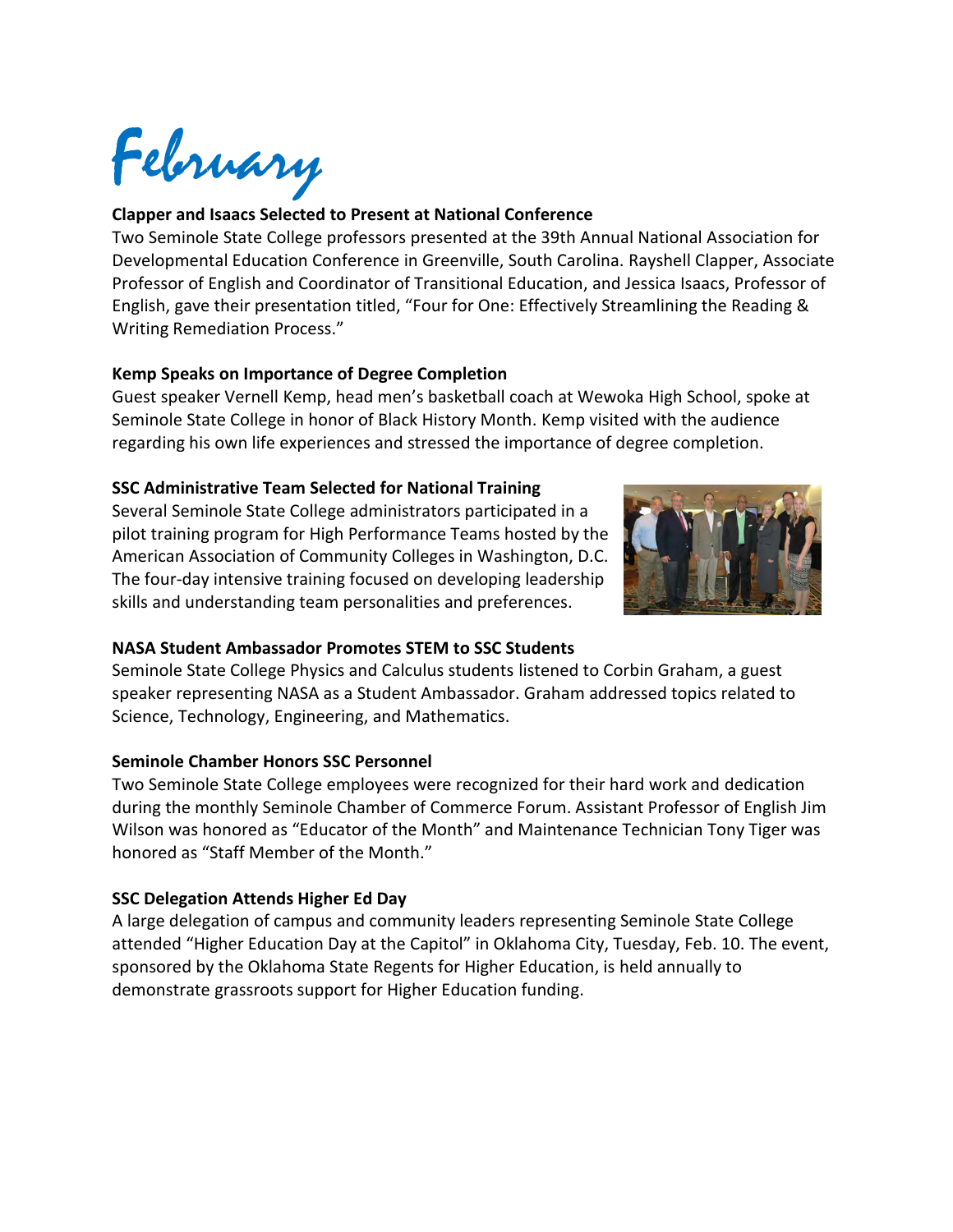#### **Former Trojans Return Home to Kick-Off Baseball Season**

Former Seminole State College baseball players, along with community supporters and members of the 2015 Trojan squad, gathered on the SSC campus for the annual Trojan Season Kick-Off Banquet. Speaking on behalf of the 1985 team was Mike Eckert. Danny Crawford spoke on behalf of the 1995 Trojans, and Brett Case on behalf of the 2005 team. Former Trojan and Houston Astros designated hitter Evan Gattis was the special guest for the event.

#### **Choate Selected to Present at Transformative Learning Conference**

Seminole State College Assistant Professor of English Yasminda Choate was selected to present a paper at the 2015 Transformative Learning Conference at the University of Central Oklahoma. Choate's paper was titled "Facilitating Transformative Learning Opportunities in the Developmental Writing Classroom."

#### **SSC College-Bound Academy Adds Prague IETV**

Representatives from Seminole State College spoke at the Prague School Board meeting regarding the Interactive Educational Television (IETV) portion of the College-Bound Academy at SSC. The Board unanimously approved the purchase of IETV equipment for Prague High School.

## March

#### **Leadership Students Discuss Business Etiquette**

Members of the Seminole State College President's Leadership Class had a lesson in business etiquette. Carey Sue Vega, owner of Etiquette Expert in Oklahoma City, spoke to the group about cell phone usage, email and telephone etiquette, job interview tips, the importance of hand-written thank you notes, ideas on how to network and how to make appropriate social small talk.



#### **Emeriti Honorees**

Five former Seminole State College employees, who received Emeritus status, were honored at a special "Coffee with the President" reception at the College. The honorees were Fred Bunyan, Jonna Bunyan, Patricia Cokeley, Pam Koenig and Dr. Brad Walck.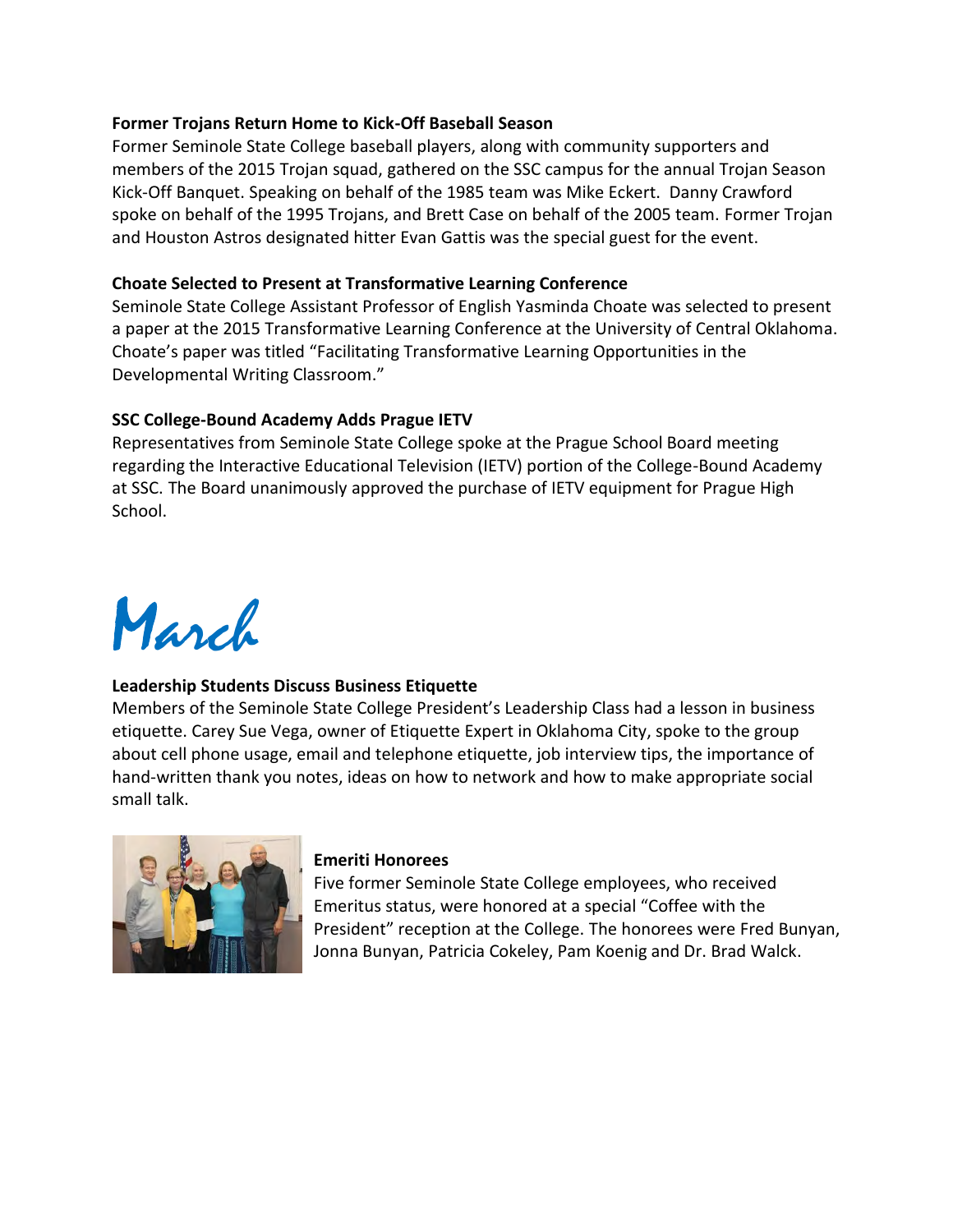#### **SSC Students Recognized at OACC Ceremony**

Seminole State College students Sharon Ferrell of Earlsboro, Sherrill Marble of Norman and Nira Herrod of New Lima were recognized at the Oklahoma Association of Community Colleges ceremony at the Oklahoma State Capitol. Ferrell and Marble were both recognized as members of the All-Oklahoma Academic Team and Herrod was awarded an OACC scholarship.

#### **College and Bank Partnership Honored**

Seminole State College and Security State Bank were among colleges and businesses honored during an Economic Development Partnership Recognition program at the Oklahoma History Center in Oklahoma City. The program, sponsored by Oklahoma State Regents for Higher Education, annually honors outstanding partnerships that lead to significant contributions in educating and developing Oklahoma's workforce.

#### **Wilson Receives Tenure**

During the March Board of Regents meeting, members reviewed and approved tenure for Mr. Jim Wilson, Assistant Professor of English. He was granted tenure and, in accordance with Board policy, promoted to Associate Professor status.



#### **Isaacs and Wilson to Read at Writing Festival**

Two Seminole State College faculty members, Jessica Isaacs and Jim Wilson, were selected to present their writings at the 2015 Scissortail Creative Writing Festival at East Central University in Ada. Isaacs and Wilson are both Assistant Professors of English at the College.



#### **Global Studies Group Visits England During Spring Break**

The Seminole State College Global Studies Program traveled to London during spring break with a group of sixteen participants. The group spent ten days and nine nights touring Europe's most populous city. Highlights of their visit included Oxford, the British Museum, Buckingham Palace and Parliament.

#### **SSC Hosts Creativity Symposium**

The Language Arts and Humanities Division at Seminole State College hosted their Fifth Annual "Howlers and Yawpers Creativity Symposium: A Showcase of Oklahoma Artists, Musicians, Actors, Writers, and Dancers."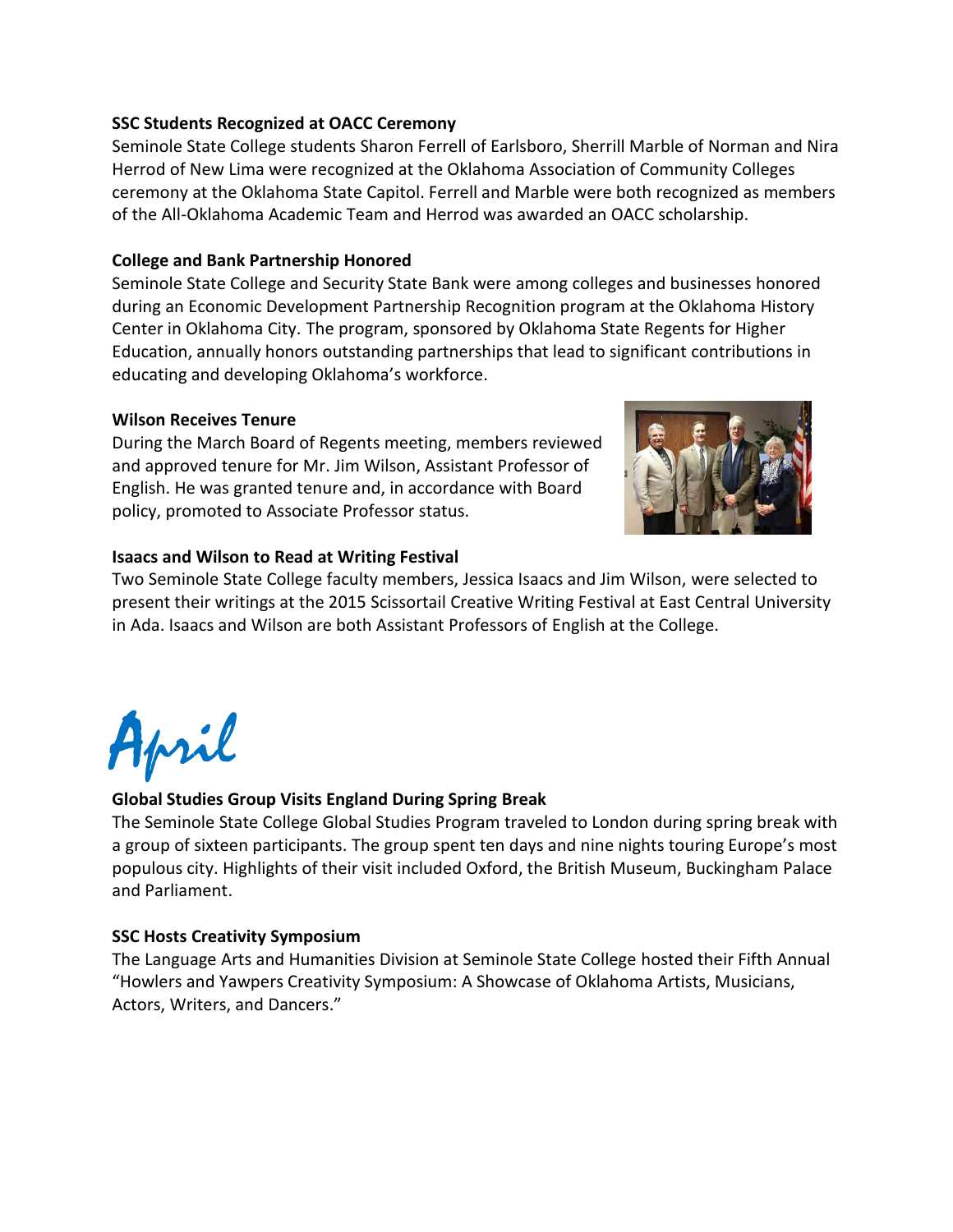#### **Denmark Students Visit SSC**

Visiting Denmark students and instructors, who stayed at Seminole State College during a two-week exchange program, toured area businesses and local attractions as they experienced the culture of Oklahoma.



#### **Seminole Chamber Honors SSC Personnel**

Two Seminole State College employees were recognized for their hard work and dedication during the monthly Seminole Chamber of Commerce Forum. Tennis Coach and Health, Physical Education and Recreation Instructor Brian Nelson was honored as "Educator of the Month" and Human Resources Director Courtney Jones was honored as "Professional Staff Member of the Month."



#### **Isaacs Wins Oklahoma Book Award**

Seminole State College Professor of English Jessica Isaacs won an Oklahoma Book Award for her book of poetry, *Deep August*.

#### **SSC Supports Oklahoma's Promise**

Seminole State College students and staff members attended the Oklahoma's Promise Day at the Oklahoma State Capitol in support of the scholarship program.

#### **SSC Nursing Students Participate in Disaster Training**

The nursing class of 2015 participated in a day-long training module designed to help them understand what qualifies as a disaster, how to triage patients and resources, and how to work with other agencies to access quick medical care.

#### **Medical Laboratory Program Holds Open House**

Seminole State College's Medical Laboratory Technology Department hosted an open house to celebrate National Medical Laboratory Week and to show what goes on behind the scenes of a laboratory.

#### **SSC PLC Group Visits Bombing Memorial**

Members of the Seminole State College President's Leadership Class toured the Oklahoma City National Memorial and Museum as part of the state's observation of the 20th anniversary of the bombing of the Alfred P. Murrah Building.

#### **Congressional Visit**

Seminole State College President Dr. Jim Utterback along with Northeastern State University Director of Community and Government Relations Jerry Cook, visited with U.S. Senator James Lankford in Washington D.C. College and university representatives were in the nation's capital to discuss the reauthorization of the Higher Education Act – the major law governing federal student aid.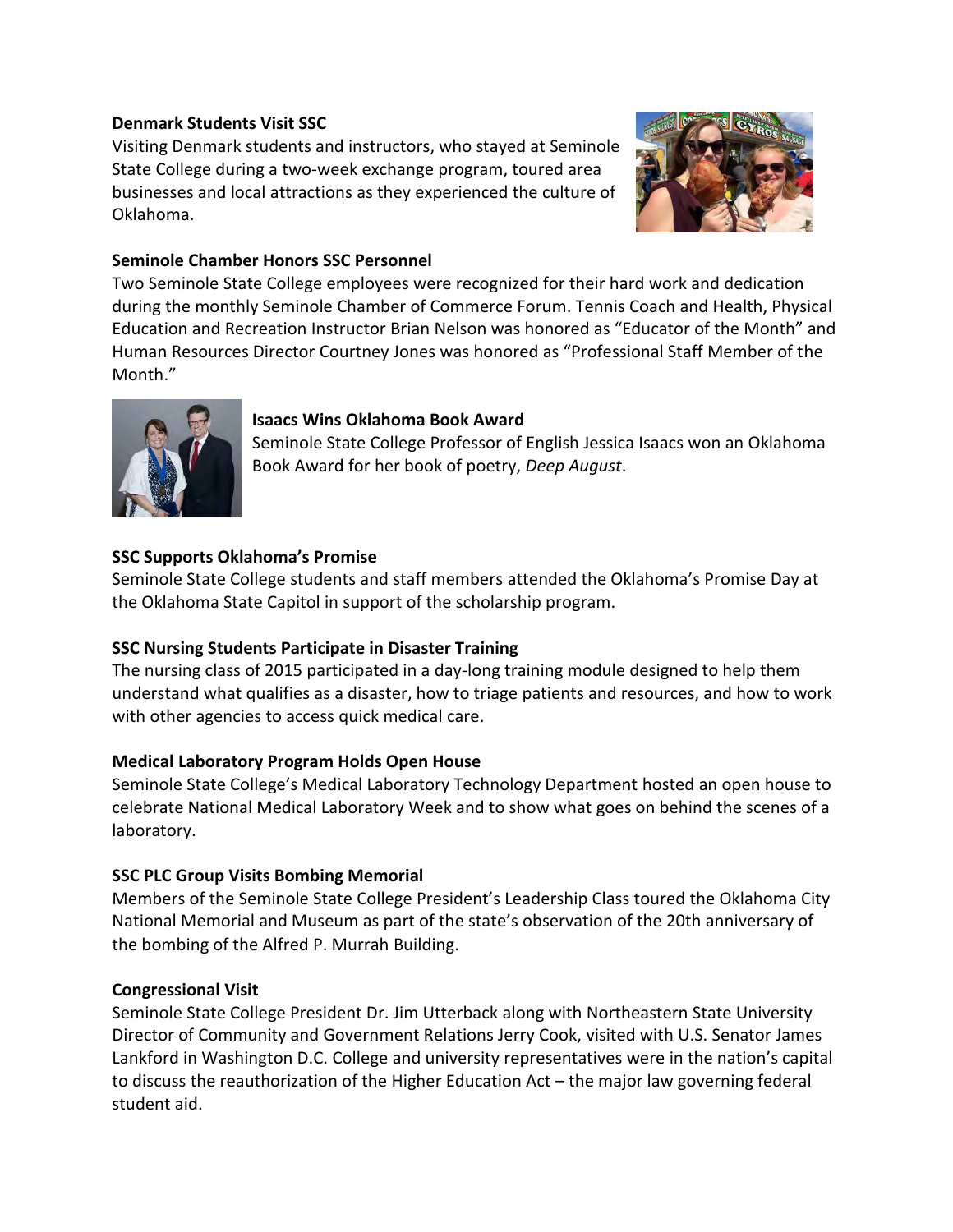

#### **SSC Students Participate in Oklahoma Study Abroad Project**

Two Seminole State College students, Marques Christopher Marshall and Sierra O'Dell, were selected to participate in a service-learning based study abroad trip to the Dominican Republic organized by institution members of the Oklahoma Association of Community Colleges.

#### **Rogers Attends Nigh Institute**

Seminole State College student Denver Rogers of Holdenville received a 2015 George and Donna Nigh Public Service Scholarship and attended the Nigh Institute Leadership Conference held in Oklahoma City.

#### **SSC PTK Honor Society Inducts New Members**

Sixteen Seminole State College students were inducted into the Alpha Theta Nu Chapter of Phi Theta Kappa International Honor Society for Two-Year Colleges.

May

#### **SSC MLT Program Receives Reaccreditation**

The Medical Laboratory Technology Program at Seminole State College received reaccreditation for the next seven years, the maximum length of time granted by the National Accrediting Agency for Clinical Laboratory Sciences.

#### **Simon and Son Entertain Local Students**

Pianists Peter and Saling Simon visited with 130 third grade students from Seminole during a series of children's musical programs held at Seminole State College. The father and son piano team also performed an evening concert for the College and community.



#### **Alums and Staff Honored by SSC**

Over 450 friends and supporters of Seminole State College attended the SSC Educational Foundation's annual recognition banquet. Former Seminole State College employees Larry Vickers and Wayne Day, posthumously, received the "Distinguished Service Award" and Steve Degraffenreid and Senator Darcy Jech were inducted into the Seminole State College Alumni Hall of Fame.

#### **Health Fair at SSC**

Over 100 students, faculty and staff visited the campus Health Fair, an event organized by the Seminole State College Nursing Program.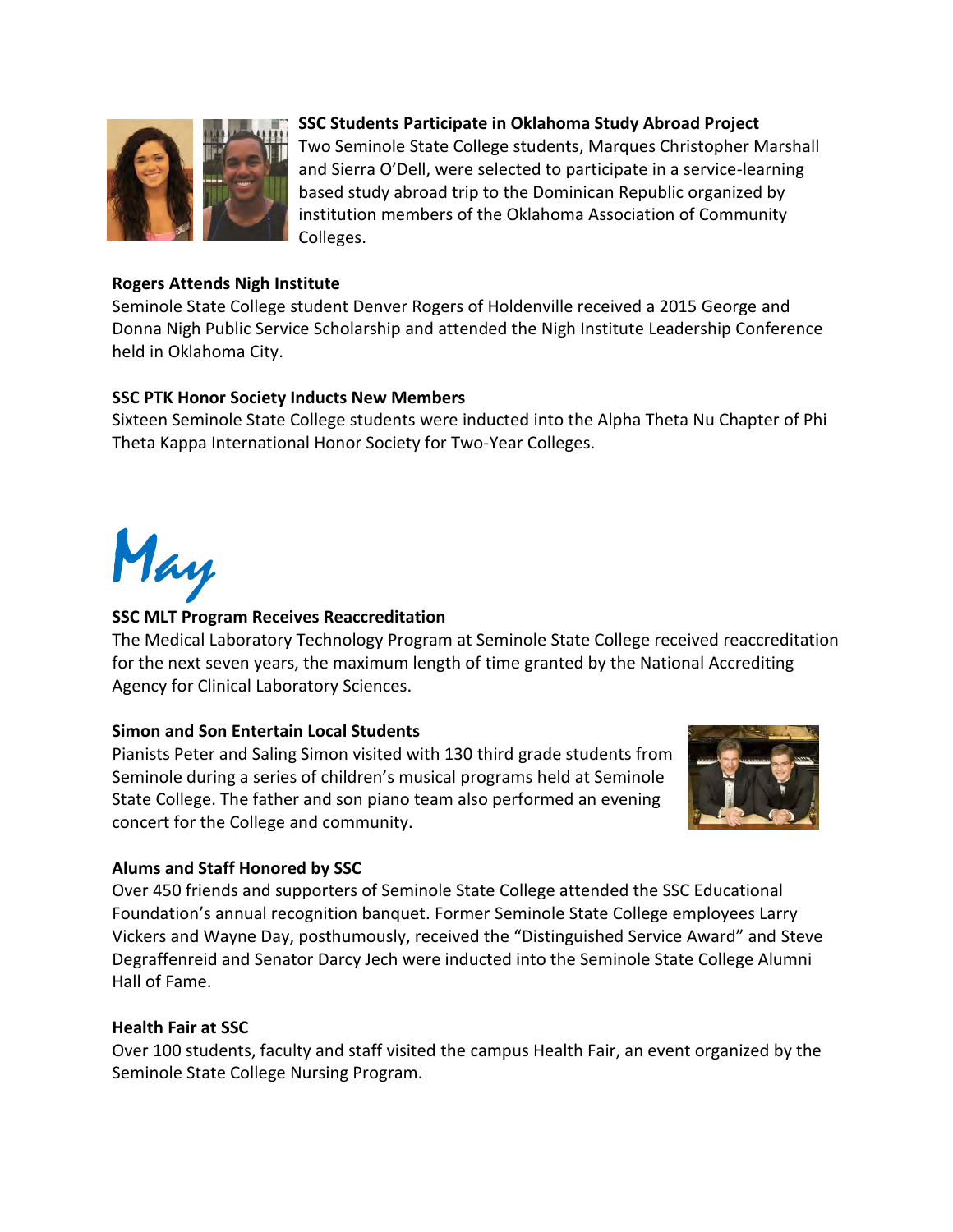#### **FBLA Inducts Inaugural Class at SSC**

Five Seminole State College students were inducted as the inaugural class of the SSC chapter of Future Business Leaders of America.



#### **Kirk to Speak at SSC Commencement**

Kelly Kirk, long-time Seminole State College art and global studies professor, was the featured speaker at the 82nd Commencement Exercises.

#### **Graduating PLC**

Graduating sophomores in Seminole State College's President's Leadership Class received awards recognizing their completion of two years in the program. Graduating members were: Jacob Boggs, Piedmont; Gustavo Escobar Jr., Yukon; Dylan Fazekas, Red Oak; Isaac Friesen, Louisville, Colo.; Joe Dell Williams, Henryetta, Texas; Caleb Signorelli, Milfay; Corbin Austin, Shawnee; Angie Barlow, Shawnee; Suenju Buttram, Shawnee; Bailey Easley, Tecumseh; Allyson Hanan, Strother; Sierra O'Dell, Konowa; Patricia Wright, Wewoka; Armani Berry, Wewoka; and Dillon Shepherd, Strother.

#### **Five SSC Students Receive National Scholarships**

Five Seminole State College Medical Laboratory Technician students were selected to receive 2015 Siemens/American Society for Clinical Pathology Scholarships. Scholarship recipients were: Micah Dearen, Seminole; Nicole Ferrell, Prague; Beau Hester, Seminole; Sierra O'Dell, Seminole; and Kassidy Sparks, Shawnee.

#### **Farewell to Friends**

A special retirement reception was held honoring four long-time Seminole State College faculty members. Retirees recognized were Assistant Professor of Speech Marie Dawson, Professor of Art and Global Studies Kelly Kirk, Business and Information Systems Division Chair Dawna Hamm and Math, Science and Engineering Division Chair Annette Troglin.



June

#### **Long Participates in N.E.W. Leadership Conference**

Seminole State College student Alexis Long of Seminole attended the National Education for Women Leadership Institute in Norman.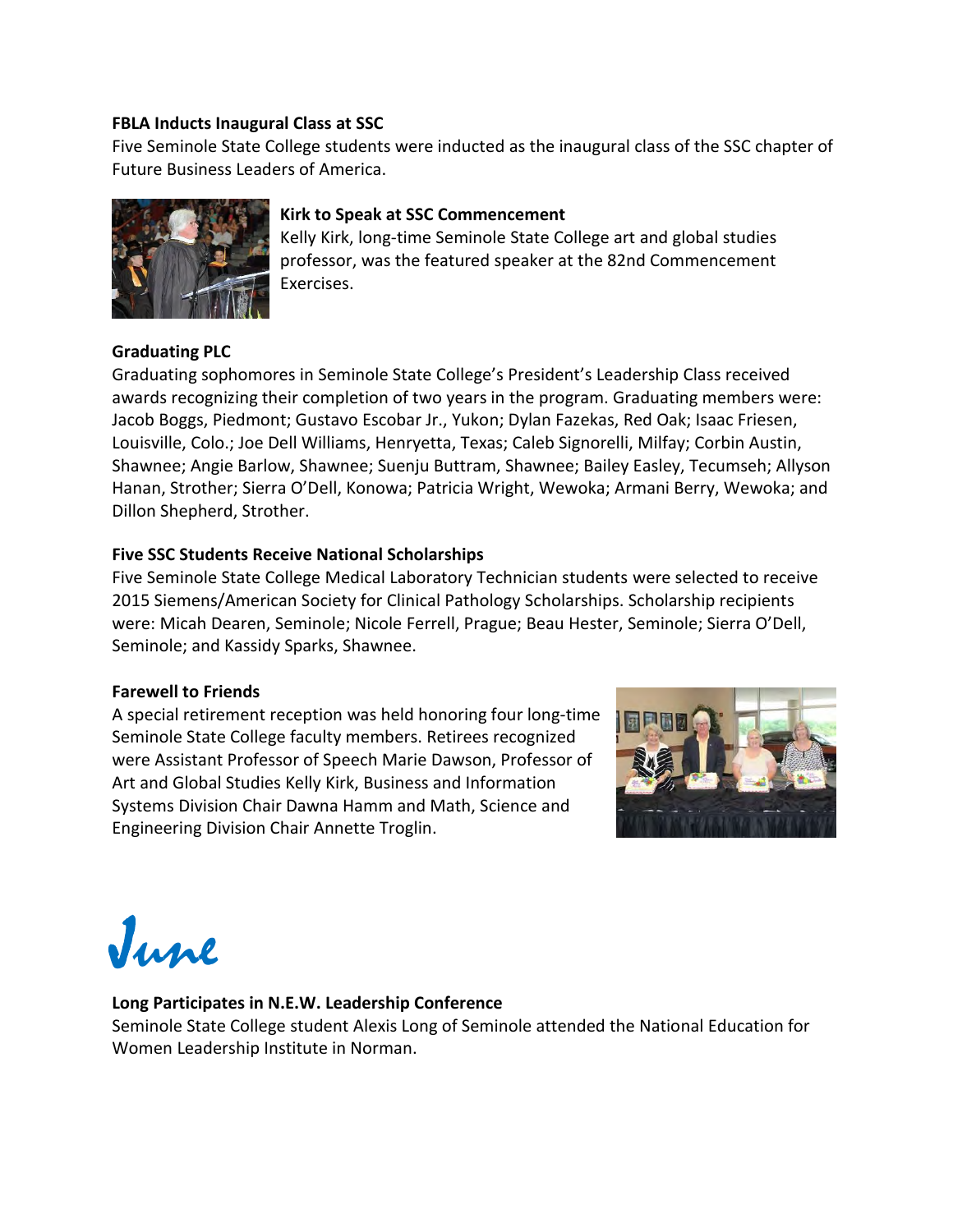#### **SSC Upward Bound Camp Begins**

Seminole State College's Upward Bound Projects welcomed students from over 20 surrounding high schools to the College campus for a six-week summer camp.



#### **Happy Retirement**

A special reception was held to celebrate the retirement of two long-time Seminole State College employees, Campus Police Coordinator Dan Factor and Director of Sponsored Programs Kathy Hoover.

#### **Shatswell Awarded Seminole Medical Center Scholarship**

Seminole State College Medical Laboratory Technology student Kathryn Shatswell of Wetumka was awarded a scholarship from Seminole Medical Center Volunteer Services.

#### **College Hires Ag Instructor**

Seminole State College hired Dara Campbell as an assistant agriculture professor. She will be developing an ag degree program at the College.

#### **SSC Regents Convene for June Meeting**

During the Seminole State College Board of Regents monthly meeting, a special presentation was made to outgoing Board Chair Marilyn Bradford, whose seven-year term expired June 30, 2015.





#### **Wilson Presents at Creative Writing Residency**

Seminole State College Associate Professor of English Jim Wilson was selected to teach an afternoon workshop at the Red Earth Master of Fine Arts summer residency at Oklahoma City University.

#### **SSC Talent Search Program Hosts Summer Camp**

Seminole State College's FOCUS/Educational Talent Search Program held a week-long summer camp for approximately 45 students in the program. Students experienced living on a college campus while engaging in educational and social learning activities.

#### **SSC Receives Notification of Renewal of U.S. Department of Education Grants**

Two Seminole State College programs, Student Support Services and the Science, Technology, Engineering and Math Student Support Services, received notification of renewal. The two major federal grants will total approximately \$2.4 million from the U.S. Department of Education over a five-year period.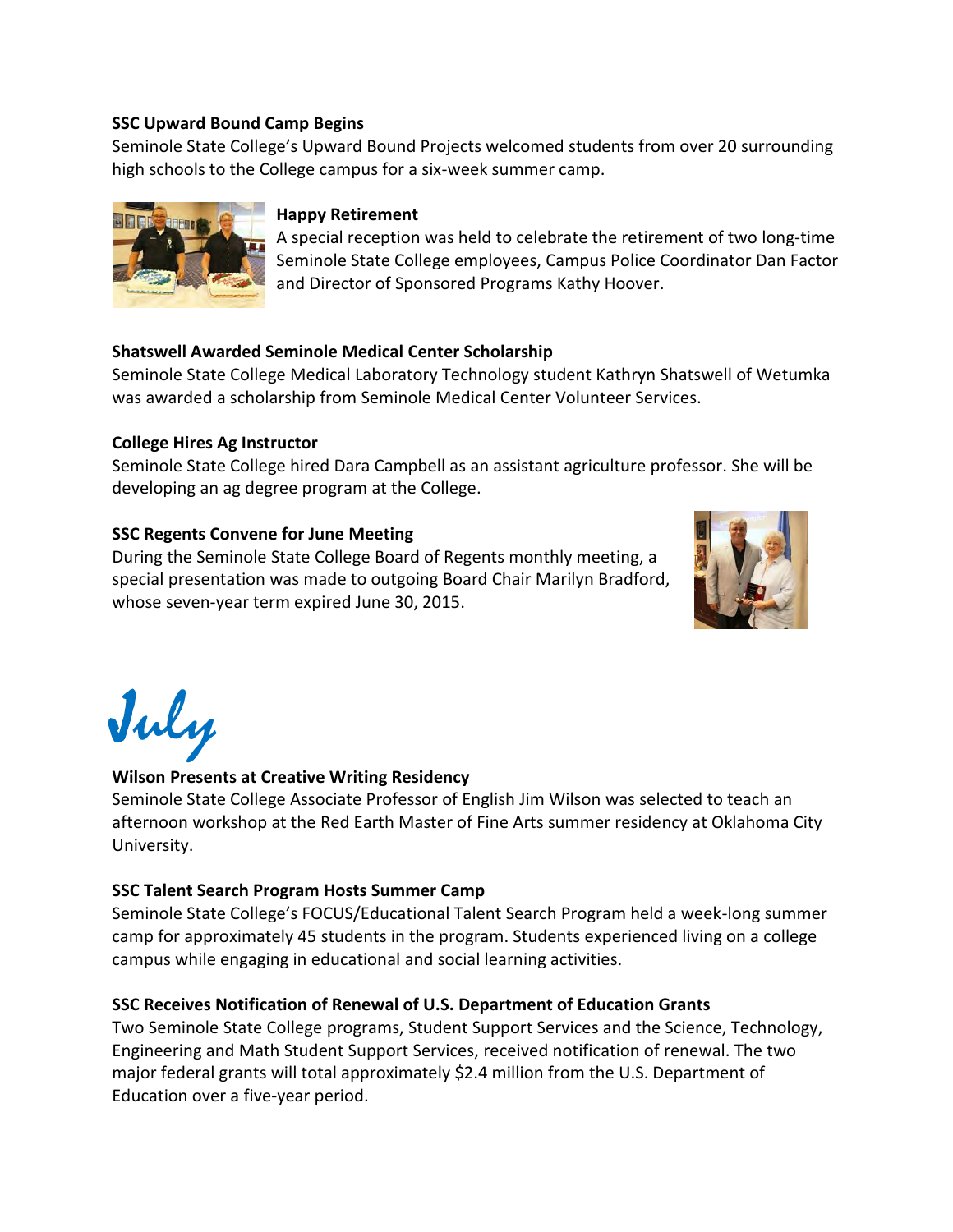#### **Sixteen SSC Student Athletes Receive National Academic Awards**

Sixteen Seminole State College students earned National Academic awards for the 2014-15 school year and five of the college's sports teams qualified for national recognition.

#### **Helping Animals in Need**

Five employees were recognized for their love of animals and a desire to help ensure a better life for strays that otherwise might not make it. Jamie Mills, Mary Ann Hill, Dr. Linda Goeller, Shaina Moon and Holly Cantrell are all members of the Seminole Humane Society, with Ms. Mills serving as the organization's president; Ms. Hill as the vice president and Ms. Moon as the secretary.

August **McQuiston Sworn in as Regent**<br>During the August Board of Begen

During the August Board of Regents Meeting, Seminole VF Jeanswear/Wrangler CEO Ray McQuiston was sworn in as the newest member of the Board. McQuiston was appointed by Governor Mary Fallin and confirmed by the Oklahoma Senate for a seven-year term beginning July 1, 2015.



#### **SSC GEAR UP Employees Attend National Conference**

Seminole State College GEAR UP employees Rusty Beene, Julie Hix and Tessa Russell, along with local principals, counselors and teachers, attended the 2015 National GEAR UP Conference in San Francisco, Calif.

#### **Fall In-Service Training**

Faculty and staff at Seminole State College celebrated the beginning of the new academic year with an in-service program built around the theme "Expand Your Mind - Change Your World."



#### **A Fond Farewell**

A special reception was held to celebrate the retirement of long-time Seminole State College employee Tracy Jacomo. Tracy served the College in several different capacities since she began her career in 1989.

#### **Helping Hands**

Through the efforts of the College and the Seminole State College Educational Foundation, a building owned by the Foundation in Seminole was transformed into a classroom facility in a matter of weeks to provide a temporary home for Seminole High School. The relocation was necessary due to structural and asbestos problems at SHS.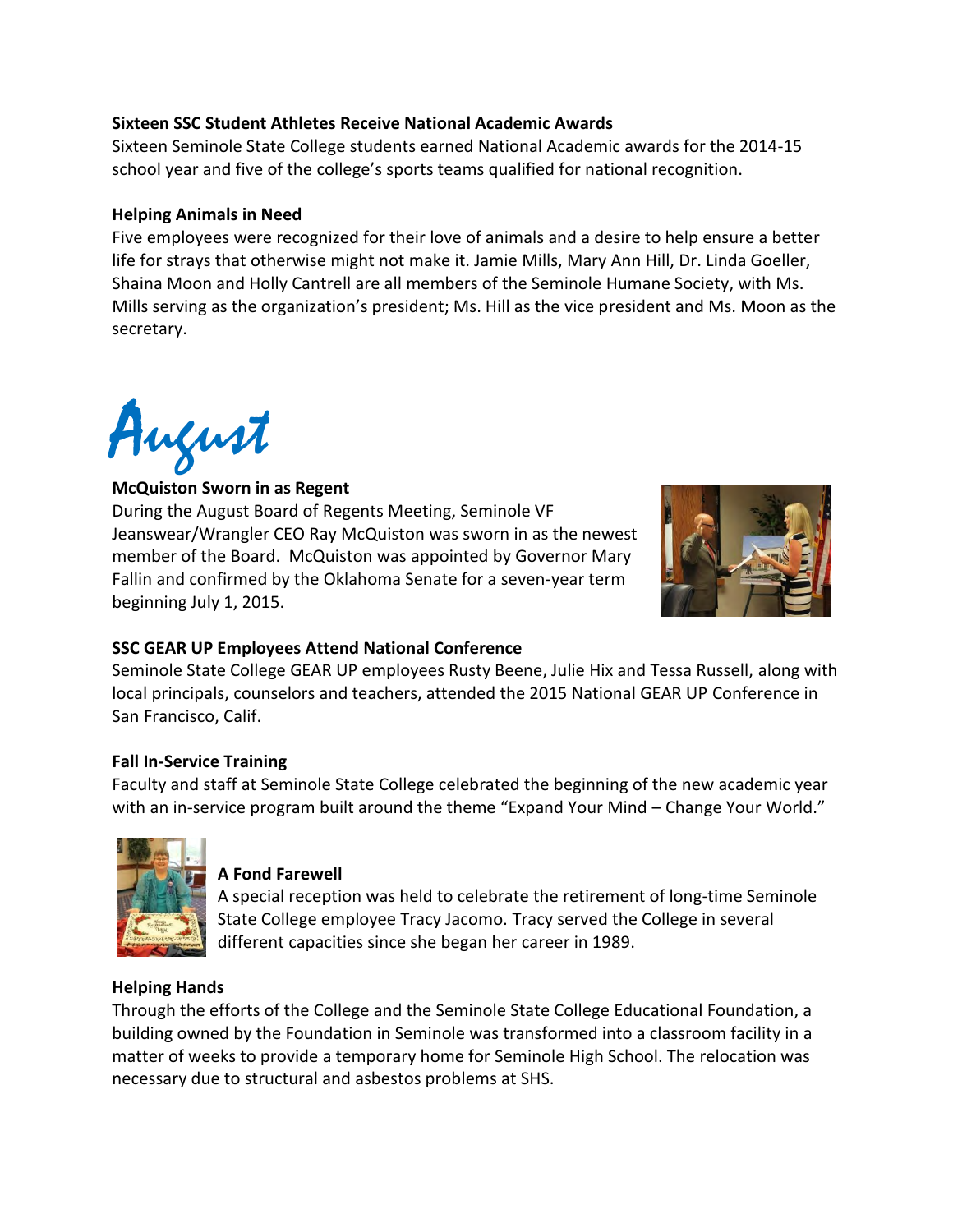September

#### **SSC Welcomes Presidential Leadership Class IX**

Seminole State College selected 18 students for Class IX of the SSC Presidential Leadership program. PLC is a two-year scholarship program created to help students develop leadership skills and provide personal and professional growth opportunities.

#### **Winters and Rojas Awarded AllianceHealth Scholarships**

Seth Winters and Megan Rojas, two nursing students at Seminole State College, each received a \$1,000 AllianceHealth Seminole Women's Volunteer Auxiliary Scholarship.



#### **SSC Leadership Students Grow Through Challenges**

Freshman members of the Seminole State College President's Leadership Class worked on team building activities during a special ropes challenge course at St. Crispin's Conference Center.

#### **SSC Honors Constitution Day**

In observance of Constitution Day, Seminole State College hosted "Who Wants to Be a Constitutionaire?," a gameshow that encouraged students to answer questions that related to the Constitution.

#### **SSC Provides Learning Technology for Seminole High Students**

Seminole State College's GEAR UP Program presented Seminole High School students and teachers with three brand new 65" Smart Board Interactive Flat Panel Televisions.

#### **Seminole State Takes Part in Energy Saving Initiative**

In an effort to reduce energy consumption, Seminole State College joined other higher education institutions in Oklahoma by taking part in the 20x2020 Program, an energy saving initiative geared to help reduce energy consumption 20 percent by the year 2020.

#### **OACC Staff Conference**

Staff members from Seminole State College attended the "Committed to Completion" workshop as part of the annual Support Staff Conference of the Oklahoma Association of Community Colleges. The Seminole State College Classified Staff Association was awarded the Creative Staff Innovation Award at the conference.

October.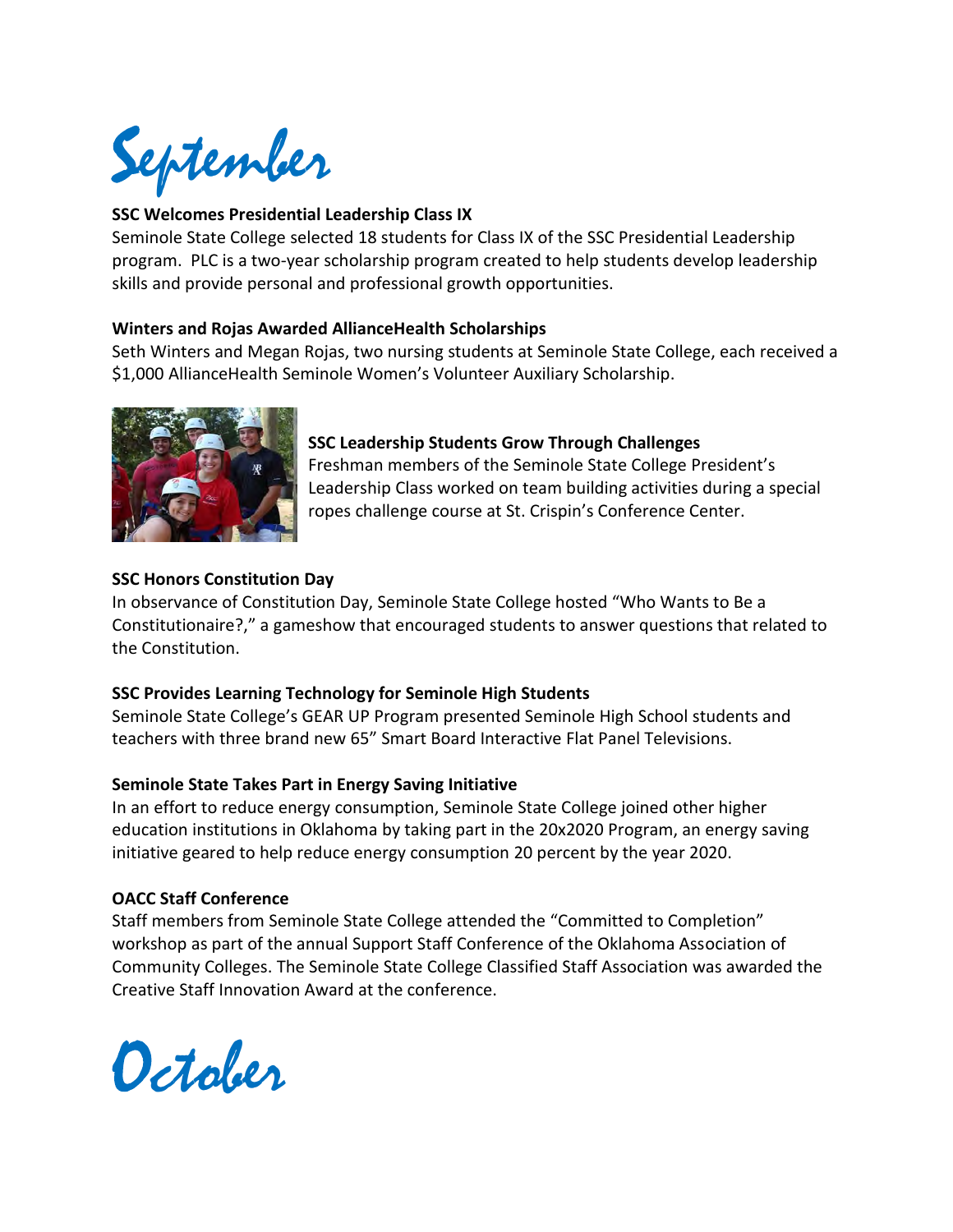#### **Seminole Chamber Honors SSC Personnel**

Two Seminole State College employees were recognized for their hard work and dedication during the monthly Seminole Chamber of Commerce Forum. Science, Technology, Engineering and Math Assistant Professor Dr. Noble Jobe was honored as "Educator of the Month" and Administrative Assistant to the Vice President of Fiscal Affairs Carol Landes was honored as "Staff Member of the Month."

#### **SSC Awarded \$2.25 Million Federal Grant**

Seminole State College was awarded a Strengthening Institutions Program grant for approximately \$2.25 million from the U.S. Department of Education. The program grant will focus on improving the Science, Technology, Engineering and Mathematics curriculum and facilities at the College.



#### **Seminole State Faculty Present at National Conference**

Kendall Rogers, Rayshell Clapper, and Jamie Mills, faculty at Seminole State College, presented at the National Conference of the Rural Community College Alliance. The trio's presentation focused on efforts at SSC to increase student engagement and retention.

#### **SSC PTK Honor Society Inducts New Members**

Thirty Seminole State College students were inducted into the Alpha Theta Nu Chapter of Phi Theta Kappa International Honor Society for Two-Year Colleges.

#### **SGA President Attends National Summit**

Seminole State College Student Government Association President Jocey Farrow represented the College at the American Student Government Association National Summit in Washington.

#### **Lindleys Establish Scholarship at Seminole State College**

Chris and Sassy Lindley, owners of Misty Valley / Blue Valley Water Company in Hartshorne, donated \$20,000 to the Seminole State College Educational Foundation to establish a student scholarship.



#### **Poet Todd Fuller Speaks at SSC**

The Seminole State College Language Arts and Humanities Division hosted a lecture and reading by poet Todd Fuller for the College's creative writing, literature and composition students.

#### **SSC Employees Attend STEM Summit**

Director of Student Support Services Janna Manlapig, GEAR UP Director Julie Hicks and Vice President for Fiscal Affairs Katherine Benton of Seminole State College attended Governor Mary Fallin's Third Annual STEM Summit in Oklahoma City.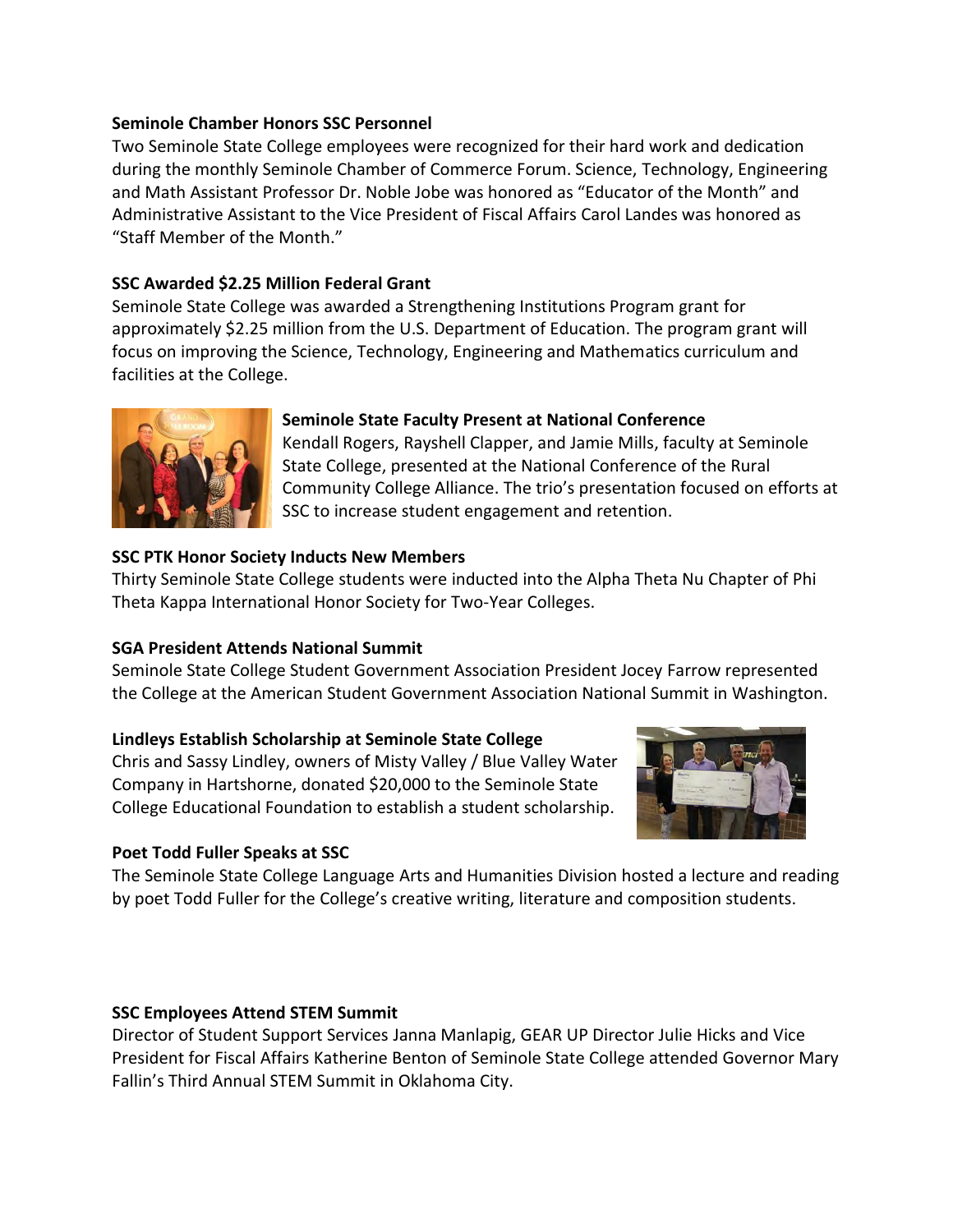

#### **SSC PLC Visit Regional Food Bank**

**SSC Volleyball Girls Hold Breast Cancer Awareness Fundraiser** 

In support of Breast Cancer Awareness Month, the Seminole State College volleyball team sold shirts and raffle tickets to raise money for the cause. The team donated over \$600 to the Seminole Free Medical Clinic to schedule a mobile unit that will provide free mammograms to those in the community without health insurance.

Members of Seminole State College's President's Leadership Class volunteered at the Oklahoma Regional Food Bank and packaged 6,000 lbs. of corn - the equivalent of 5,000 meals - in bags for use by shelters and individuals.

#### **Utterback Selected for ACCT Student Success Symposium**

Seminole State College President Dr. Jim Utterback was among a select few college presidents invited to participate in the 2015 Invitational Symposium on Student Success, a special national program organized by the Association of Community College Trustees.

#### **Downey Attends ACCT Conference; Completes Term as PBSN President**

Mechell Downey, Administrative Assistant to the President of Seminole State College, attended the Association of Community College Trustees Leadership Congress where she concluded her term as President of the Professional Board Staff Network, a national organization affiliated with ACCT.

#### **Kindness Campaign**

In an effort to combat national problems with campus violence and bullying, the Seminole State College President's Leadership Class organized a "Kindness Campaign" on campus and handed out candy and compliments to students and staff.



#### **Visiting Denmark Professor Teaches at SSC**

Visiting professor Henrik Staal taught several weeks during the fall semester at Seminole State College as part of the College's educational and cultural exchange program with Silkeborg Business College in Denmark.

November

#### **Veteran's Day Appreciation**

In honor of Veteran's Day, the Seminole State College Campus Activities Board and Residential Advisor students wrote words of appreciation on the sidewalks and placed small American flags across campus.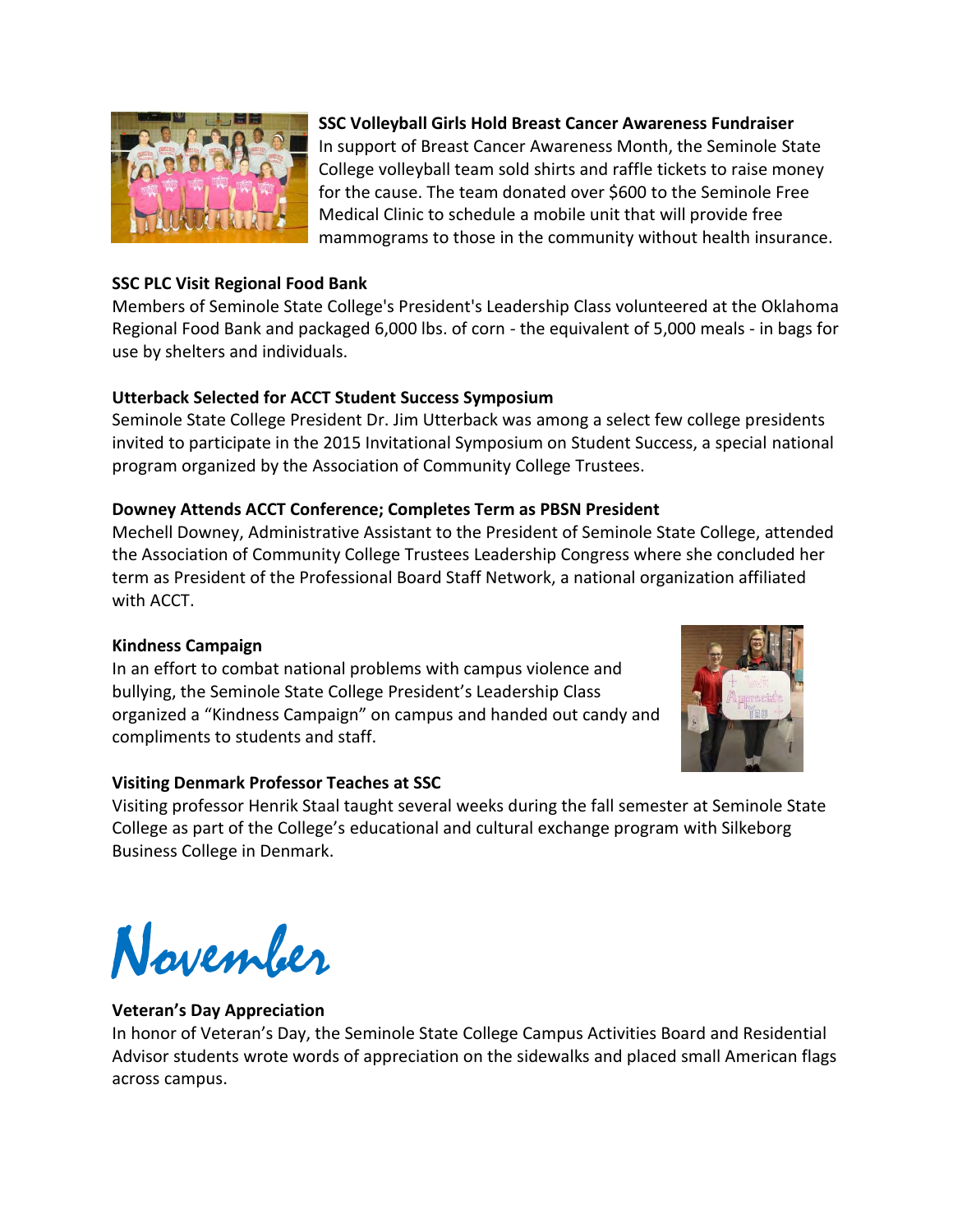#### **SSC Pre-Engineering Students Tour Enviro Systems**

Students of the Seminole State College pre-engineering class toured Enviro Systems, Inc. of Seminole where they learned about employment opportunities for college graduates with mathematics or science-related degrees. The students also learned of the operations that go into making parts for airplanes and helicopters.



#### **SSC Students Participate in College Completion Event**

Over 300 Seminole State College students demonstrated their desire to complete college by signing a special pledge card and banner during the College's Community College Completion Corps event.

#### **SSC to Hosts "Native November" Activities**

The Seminole State College Native Americans Serving Non-Tribal Institutions Program sponsored week-long "Native November" activities on campus to celebrate Native American Heritage Month.

#### **Holiday Food Drive**

Seminole State College's Leadership Development Class collected non-perishable food items for the Salvation Army before the holidays.

#### **SSC Leadership Students Tour Tinker**

Members of the Seminole State College President's Leadership Class toured Tinker Air Force Base as part of their leadership development activities. They learned about military operations and employment opportunities.

#### **Senator Smalley Honored**

Senator Jason Smalley (R) was presented with the Distinguished Service Award from the Oklahoma State Regents for Higher Education at a special reception Monday at Seminole State College.



December

#### **MLT Students Tour Children's Hospital**

Seminole State College Medical Laboratory Technician students toured the laboratory at the OU Children's Hospital in Oklahoma City and learned how automation helps lab professionals deliver faster and more accurate results.